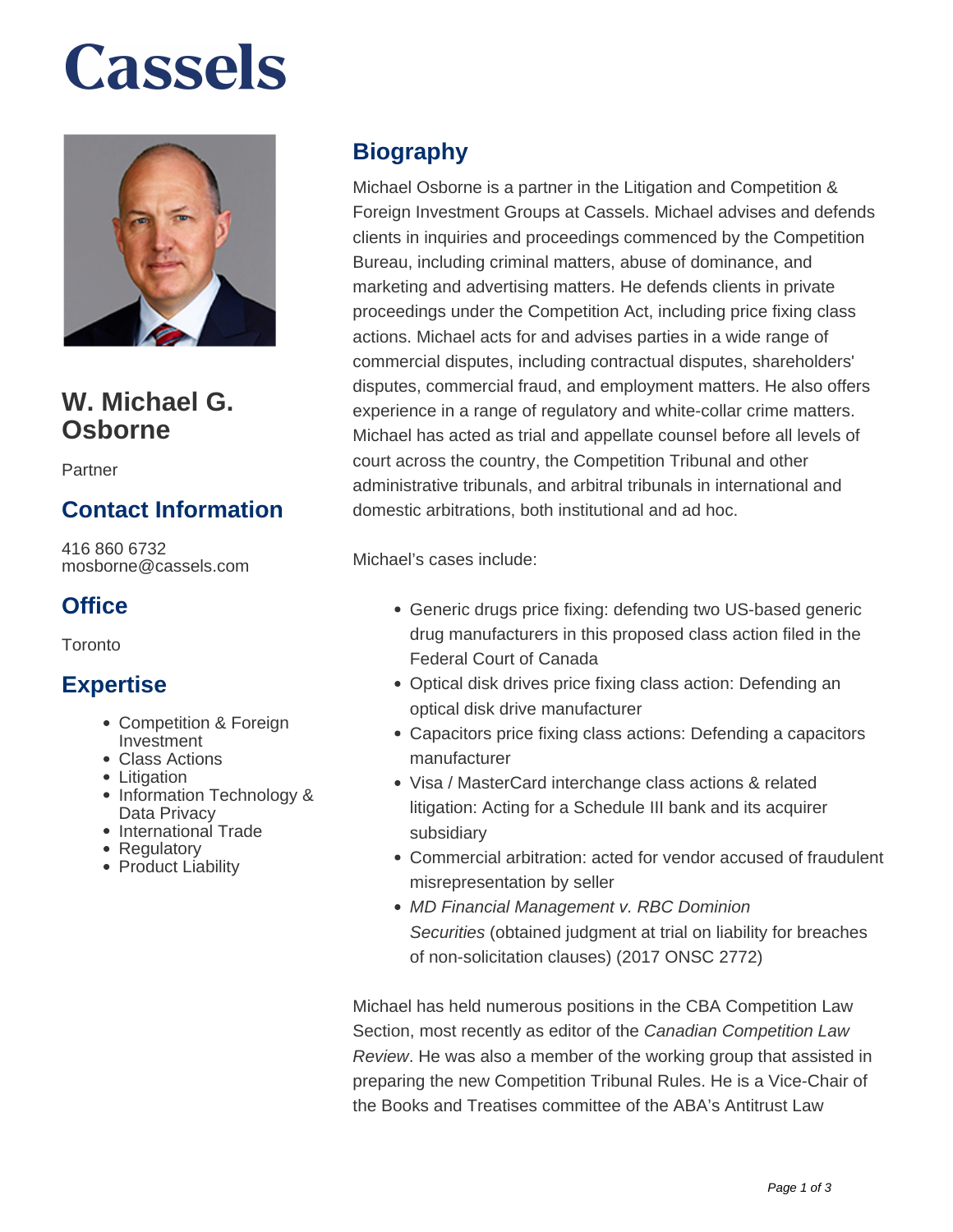## **Cassels**

Section. Michael regularly speaks and writes on competition and commercial litigation topics.

Michael is a Fellow of the Chartered Institute of Arbitrators and a member of ICDR Canada's roster of arbitrators. He is also a Fellow of the Litigation Counsel of America.

#### **Achievements**

- Best Lawyers in Canada (Competition/Antitrust)
- Canadian Legal Lexpert Directory (Competition)
- Chambers Canada (Competition/Antitrust)
- Chambers Global (Competition Litigation)
- Lexpert Special Edition, Litigation
- Martindale Hubbell, AV Peer Review Rated
- Who's Who Legal: Canada (Competition)

#### **Client Commentary**

- "Extremely intelligent and analytically gifted." Chambers Global (Competition/Antitrust)
- "He is very good at mapping out complicated issues and dealing with everything in a clear and concise way." – Chambers Canada (Competition/Antitrust)
- "He gives us a practical lay of the land and an insider's perspective." – Chambers Global (Competition/Antitrust)
- "Detailed knowledge of Canadian competition law, both in terms of the substantive law as well as the process." – Chambers Canada (Competition/Antitrust)
- "Highly regarded for competition litigation." Chambers Global (Competition/Antitrust)

#### **Recent Representative Work**

- Trackforce Acquires TrackTik
- Lithium Americas Acquires Millennial Lithium for \$491 Million
- Powerline Plus and PLP Redimix acquired by MYR Group Construction Canada
- Restaurant Brands Completes \$1 Billion Acquisition of Firehouse Subs
- SOCAN Secures Leave to Appeal to Supreme Court of Canada in Entertainment Software Association v. SOCAN